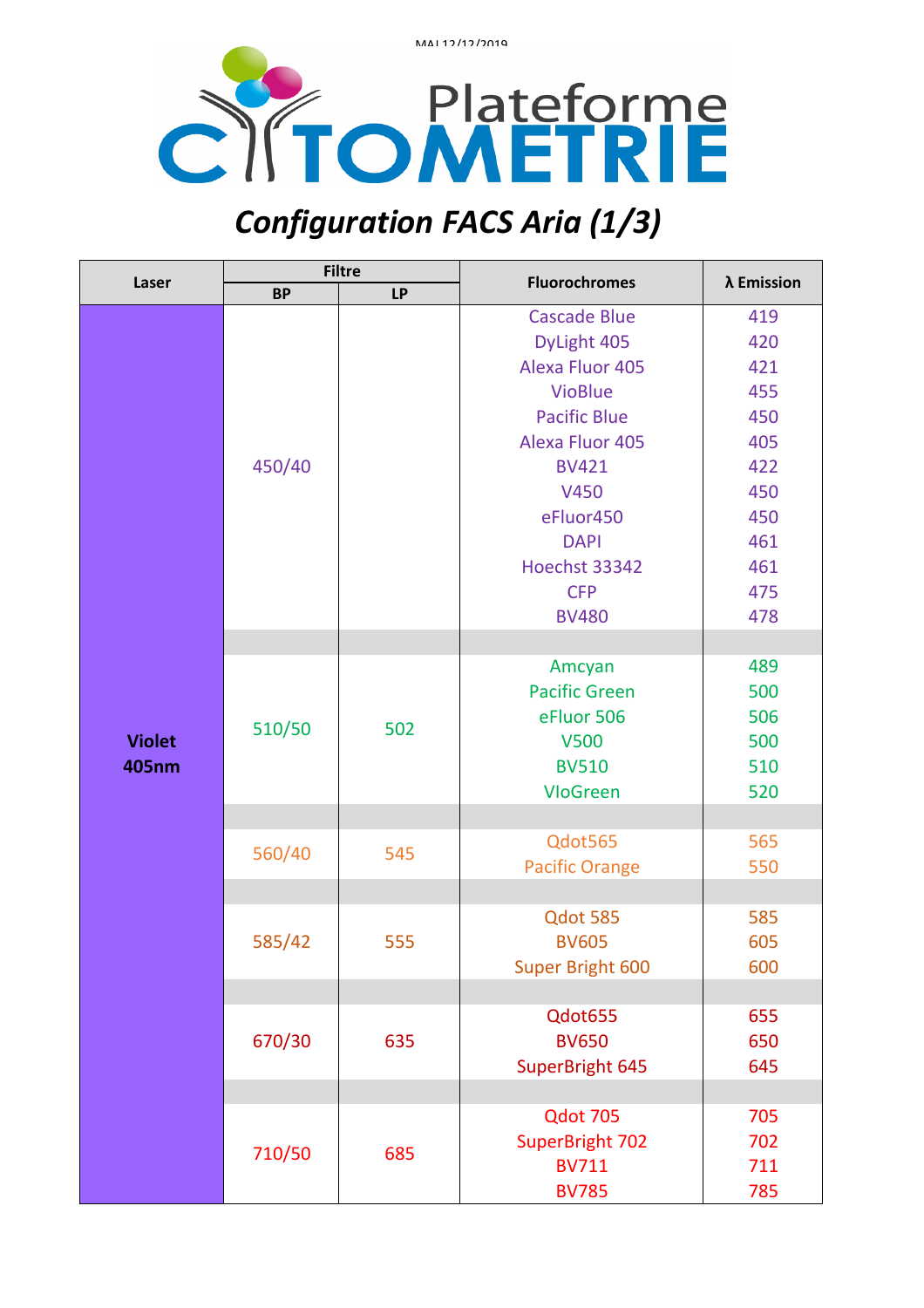## MAJ 12/12/2019 *Configuration FACS Aria (2/3)*

| Laser                       | <b>Filtre</b> |           | <b>Fluorochromes</b> | λ Emission |
|-----------------------------|---------------|-----------|----------------------|------------|
|                             | <b>BP</b>     | <b>LP</b> |                      |            |
| <b>Bleu</b><br><b>488nm</b> | 530/30        | 502       | <b>FITC</b>          | 519        |
|                             |               |           | Alexa 488            | 520        |
|                             |               |           | <b>GFP</b>           | 510        |
|                             |               |           | Cy3                  | 560        |
|                             |               |           | <b>YFP</b>           | 527        |
|                             |               |           | <b>BB515</b>         | 515        |
|                             |               |           |                      |            |
|                             | 695/40        | 655       | <b>BB700</b>         | 700        |
|                             |               |           | <b>PerCP</b>         | 678        |
|                             |               |           | PerCP-Cy5.5          | 676        |
|                             |               |           | PerCP-eFluor710      | 710        |
|                             |               |           | PerCP-Vio700         | 700        |
|                             |               |           | PerCP-eFluor 710     | 710        |

| Laser                             | <b>Filtre</b> |           | <b>Fluorochromes</b>  | λ Emission |
|-----------------------------------|---------------|-----------|-----------------------|------------|
|                                   | <b>BP</b>     | <b>LP</b> |                       |            |
|                                   | 582/15        |           | Cy3                   | 566        |
|                                   |               |           | dTomato               | 581        |
|                                   |               |           | <b>RFP</b>            | 588        |
|                                   |               |           | <b>PE</b>             | 575        |
|                                   |               |           | <b>DesRed</b>         | 585        |
|                                   |               |           |                       |            |
|                                   |               |           | IP                    | 620        |
|                                   |               |           | <b>PE-Texas Red</b>   | 616        |
|                                   |               |           | mCherry               | 610        |
|                                   |               | 600       | PE-Alexa 610          | 610        |
|                                   | 610/20        |           | PE-eFluor 610         | 610        |
|                                   |               |           | <b>PE-Vio615</b>      | 615        |
|                                   |               |           | eFluor 615            | 615        |
| <b>Jaune-Vert</b><br><b>561nm</b> |               |           | PE-CF 594 / Alexa 594 | 594        |
|                                   |               |           |                       |            |
|                                   | 670/14        | 630       | 7AAD                  | 647        |
|                                   |               |           | PE-Cy5                | 670        |
|                                   |               |           | Alexa 668             | 668        |
|                                   |               |           | PE-Alexa 680          | 680        |
|                                   |               |           |                       |            |
|                                   | 710/50        | 685       | <b>PE-Cy5.5</b>       | 675        |
|                                   |               |           | PE-Alexa 700          | 700        |
|                                   |               |           | <b>PE-Vio700</b>      | 700        |
|                                   |               |           |                       |            |
|                                   | 780/60        | 735       | PE-Alexa750           | 750        |
|                                   |               |           | <b>PE-Vio770</b>      | 770        |
|                                   |               |           | PE-Cy7                | 778        |